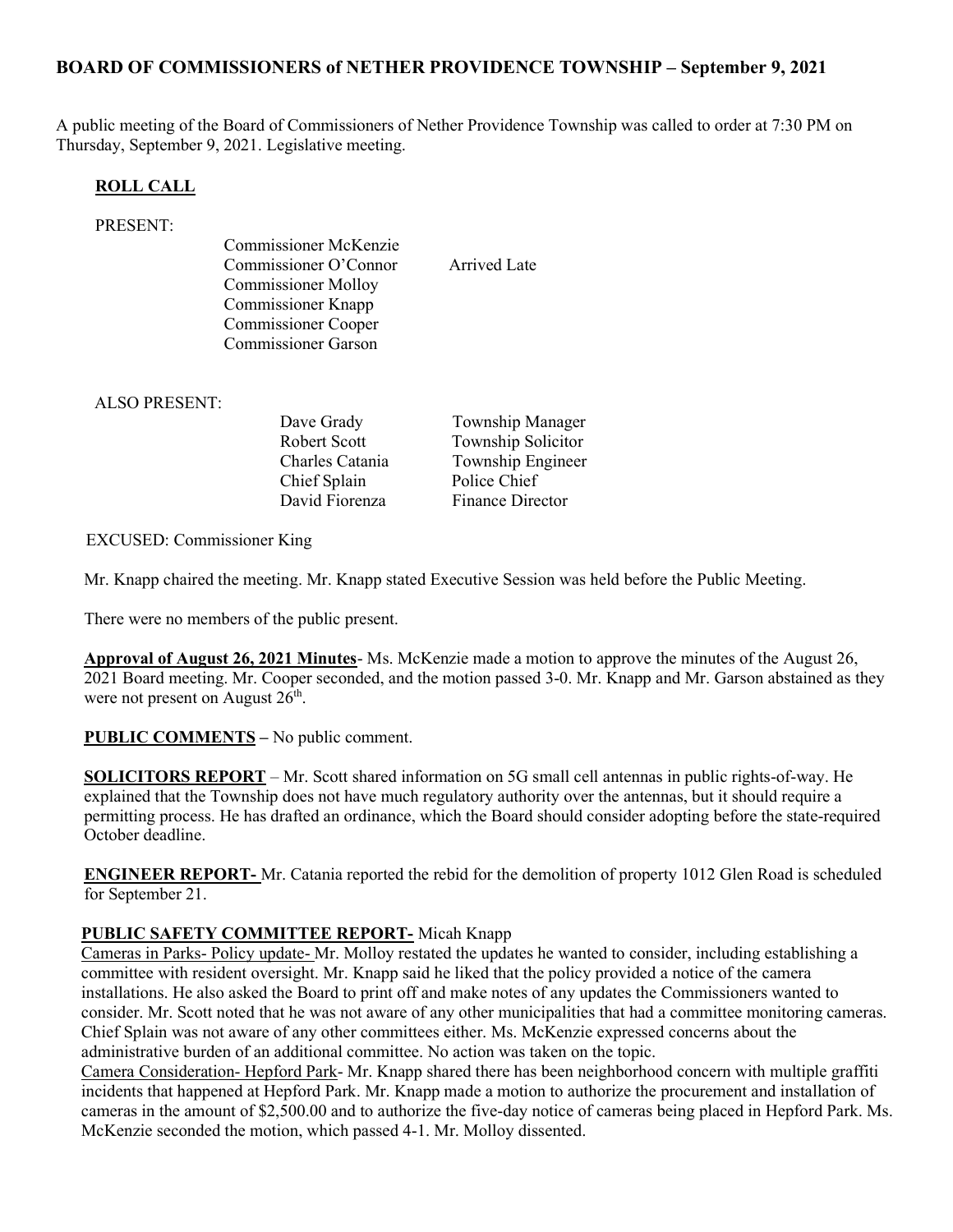Speed Humps on Vernon- Mr. Knapp said the police department is conducting a traffic study on Vernon Street. Chief Splain noted that past traffic studies in 2020 did not show an issue with speed, and the issue may be related to stop sign enforcement. He said he'd have the Traffic Safety Officer perform stop sign enforcement in that area. Marijuana Penalty reduction- Mr. Knapp said there is interest in modifying the penalties for possession of small amounts of marijuana, and he noted that Delaware County's District Attorney had made modifications. Chief agreed with the idea of having a Township ordinance based on the County's marijuana penalty guidelines. Mr. Scott will have a proposed ordinance by the next legislative meeting.

Speed Reduction Request to PennDOT- Waterville Rd- Mr. Knapp said a recent speed study showed an elevated rate of speed along Waterville Road. The Board authorized a request to PennDOT for a speed reduction on Waterville Road.

Fire truck rental from Newtown Township- Mr. Knapp reported that Garden City Fire Company's ladder truck was hit by another vehicle while responding to a call in Chester City. The repair could take six months, and the ladder truck would be out of service during that time. There was discussion from the Commissioners about where the funding would come from. Mr. Fiorenza suggested using American Rescue Plan funding, which the Board agreed with. Mr. Knapp moved to authorize moving funds to Garden City Fire Department for the rental of a ladder truck, contingent upon Solicitor Scott reviewing the rental lease from New Town Township and the use of ARP funds not to exceed \$8,000.00 a month. Mr. Molloy seconded the motion, which passed 6-0.

Commissioner O'Connor Arrived after discussion on Fire Truck rental.

# PARKS AND OPEN SPACE COMMITTEE REPORT – Matthew Garson

Delco Greenways Program. Mr. Garson said the grant is due September 13<sup>th</sup> and the grant would be used for a feasibility study for an extension of the Leiper Smedley trail. Mr. Garson made a motion to approve Resolution 2021- 22 for a planning and design grant. Mr. Cooper seconded the motion, which passed 6-0. Mr. Garson made a motion to approve Resolution 2021-23 for a Delco Greenways Conservation grant for a property on New Jersey Avenue. Mr. O'Connor seconded the motion, which passed 6-0.

PECO Green Region Program- Mr. Garson suggested the Township apply for this \$10,000 grant to go towards Phase II of Furness Park, since this was the grant used for Phase I. The Board was in agreement. Mr. Grady said he would have a Resolution for the next meeting.

### BUILDING AND ZONING COMMITTEE REPORT – Max Cooper

Wireless 5G Infrastructure Zoning- Mr. Cooper made a motion to authorize advertisement of an ordinance to allow for and regulate small wireless facilities within the public rights-of-way in the Township. Mr. Molloy seconded the motion, which passed 6-0.

Media Walk Escrow Release- Mr. Cooper made a motion to release an escrow for Media walk in the amount of \$9,496.53. Mr. Knapp seconded the motion, which passed 6-0.

Marijuana Sales- Zoning locations- Mr. Cooper shared information about CBD oil and kratom, the latter of which can be dangerous. Ms. McKenzie suggested a discussion be held since Media now has a CBD and kratom dispensary and to see if other zoning changes could be made. There was concern about a marijuana dispensary ever coming into the Township and being established near a school.

### COMMUNITY ENHANCEMENT REPORT- Micah Knapp (in Stephanie King's absence)

Family Fun Day- Mr. Knapp shared the flyer for the Township Family Fun Day on Saturday October 2<sup>nd</sup> at Strath Haven Middle School. He said volunteers are needed. He asked Commissioners to share with residents. Mr. Cooper suggested a pop-up vaccine clinic. Mr. Grady said Township administration is working on bringing in a pharmacy to do that.

Bungalow at Houston Park- Mr. Knapp shared families are interested in renting the Bungalow. He also noted that NPAA soccer and baseball are interested in renting for office space. Ms. McKenzie and Mr. Knapp shared concerns about the safety and liability of renting to a youth sports organization when the property has bedroom areas. There also was concern about having an empty building for large portions of the day. The Board asked Mr. Grady to investigate market price for rent, then proceed with finding a residential rental.

Halloween Competition - Mr. Knapp said the Township would be holding a Halloween decorating competition again this year. If you're interested in participating, send a notice to Mona Price at mprice@netherprovidence.org. Judging will take place the last week of October.

# FINANCE & ADMINISTRATION COMMITTEE - Kaitlin McKenzie